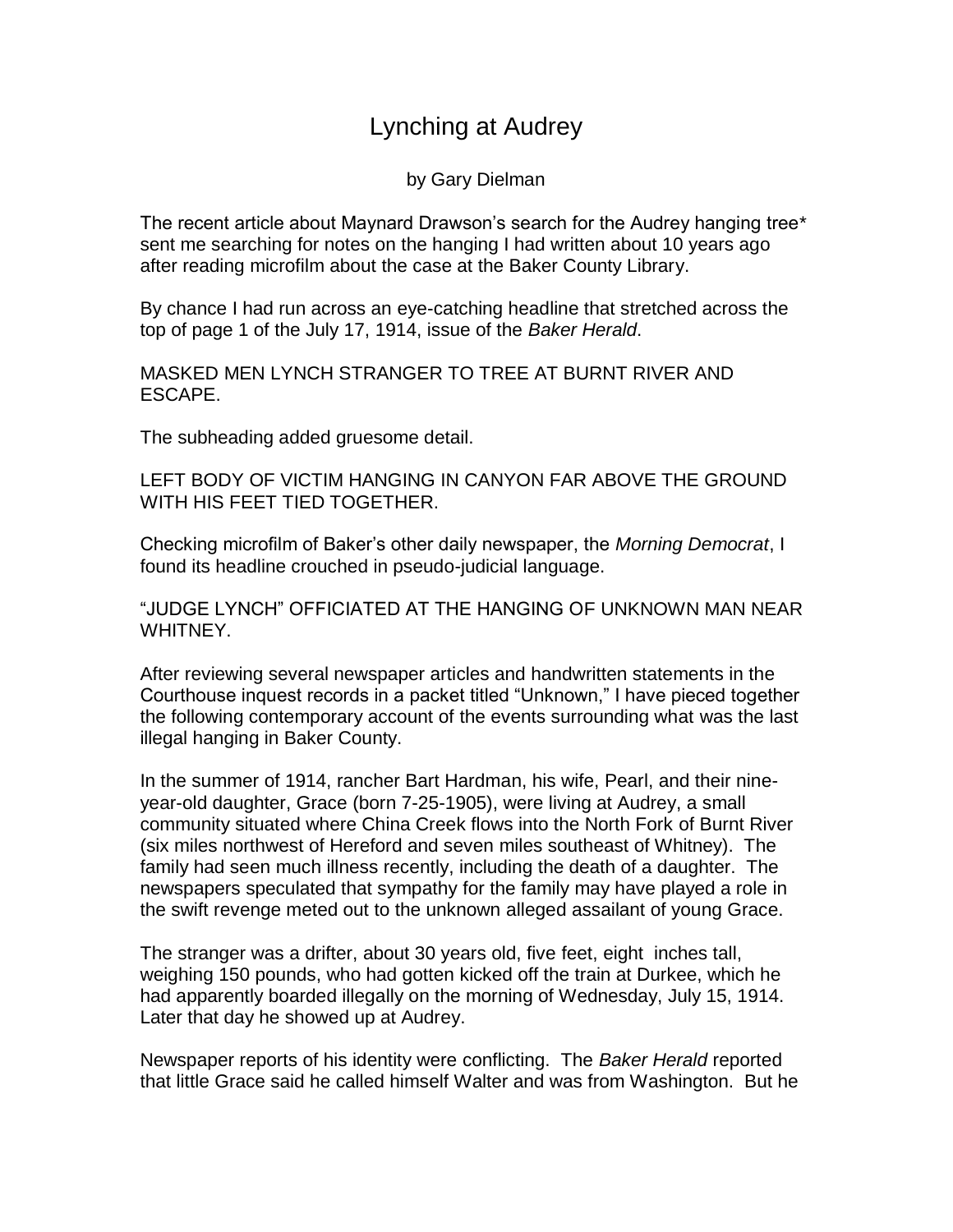told people at the ranch, where he applied for work, he was from Michigan. Another newspaper article reported his name was Albert.

What the stranger did to Grace is also not known for sure. Statements contained in the Courthouse inquest file speak only in vague terms of "caught Grace" and "attacked the little girl."

The *Baker Herald* gave a more detailed account of the attack.

"The girl escaped harm, it appeared at the inquest today, only by breaking away from the stranger and darting through a fence and running to the top of a hill where the town of Audrey was in view. Her clothes were almost entirely torn from her at the time."

The *Morning Democrat* gave a similar report.

"Taking an opportunity some distance from the house he seized the child, and in the struggle practically all her clothes were torn off, and although frightened to the point of hysteria and slightly hurt, she managed to escape from the man without serious injury. She ran to the house and gave the alarm, while her assailant went the other way."

At the inquest in Whitney on July 17, Hardman told coroner Earl West that he first heard of the attack on his daughter around noon on July 15, when George Tureman came riding up to them as they unhitched their teams for the noon watering. They mounted up and returned to Audrey to get a description of the man—old black pants, blue coat, gray hat and one shoe with a hole in the sole. They located a track crossing China Creek about a half mile from where the attack occurred and searched the area for the man until nightfall before returning home.

Another posse continued its search on into the night. Posse member W. M. Whitaker testified at the inquest that he and three others—Dow Davidson, Byron Ruddle, and George Tureman—found the stranger about  $1\frac{1}{2}$  miles west of Hereford around midnight.

"We were riding along. My dog found him first," Whitaker said. "He was sitting along the side of the road. We lit some matches and took a look at him. We examined his shoes and found he had a hole in his shoe. We concluded he was the man we were looking for."

They took the man back to Hereford and left him in charge of Tureman for the night.

The next morning the posse hauled Grace's attacker to the Hardman Ranch at Audrey for positive identification. Grace's mother, Pearl, related at the inquest on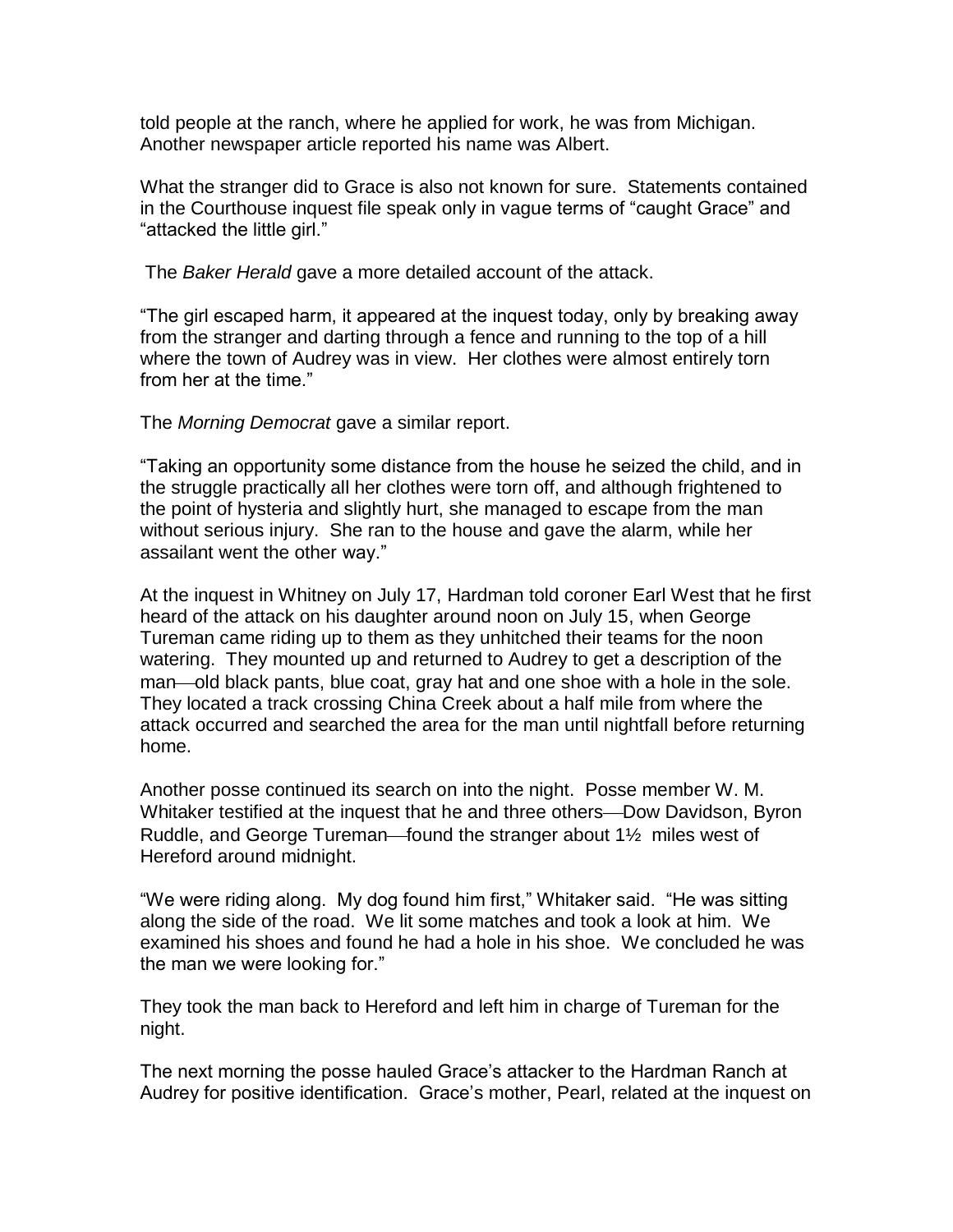July 17 that she took Grace outside where they were holding the man and asked her if he was the man who had attacked her the day before. Grace answered that he was. Pearl asked if she was sure and Grace said she was. Then Pearl asked the man if he was the one who attacked her daughter, and he answered her, "Yes, I admit it."

There were two main accounts of what happened next. Hardman testified before the coroner's jury that since they were sure they had the right man, he and Tureman, accompanied by Mrs. Hardman and Grace, headed off toward Whitney to turn their prisoner over to the authorities waiting for him there. About two to three miles from Audrey they heard a man shout, "Halt!" When Tureman had reigned in the horses, a man in the bushes about 100 feet distance with a gunnysack over his head and a rifle leveled at them commanded, "Halt! Deliver that man!"

Hardman told his prisoner he had better get out of the rig, and the man complied. Then the man with the gun told them to drive on, which they did, all the way to Whitney, where they reported to Deputy Sheriff Ed Jackson what had happened to their prisoner.

One account in the newspapers said that they were about 1½ miles from Audrey "when two men with gunnysacks over their heads stepped out in the road, and with drawn revolvers demanded that Hardman and Tureman deliver the prisoner over to them. …The two masked men then made off with the prisoner, who was pleading for mercy." Another newspaper account said he was taken by a masked "mob."

Deputy Jackson testified at the inquest that he went immediately to the site of the abduction and soon found the stranger about 150 feet from the road "hanging in a tree with a rope around his neck, his feet tied together and also tied to the tree. His hands were also tied behind him." In the vicinity of the tree, Jackson found tracks of just two horses. Once back in Whitney, he reported to the Sheriff's office in Baker and received instructions to leave the man hanging until District Attorney Godwin could arrive.

In Baker no one had a clue as to who the dead man was, but there was apparently much discussion about who the abductors might be. The descriptions given by Hardman and Tureman were of no use. The newspapers speculated that the locals knew who did it but would not talk figuring that the man got what he deserved.

Not everyone thought the stranger's lynching was just. An editorial in the July 17 issue of the *Baker Herald* said, "The law of Judge Lynch can find no honest supporters. …Hot blood on the part of a party of lynchers cannot be condoned any more than hot blood on the part of the slayer." The editorial ended by